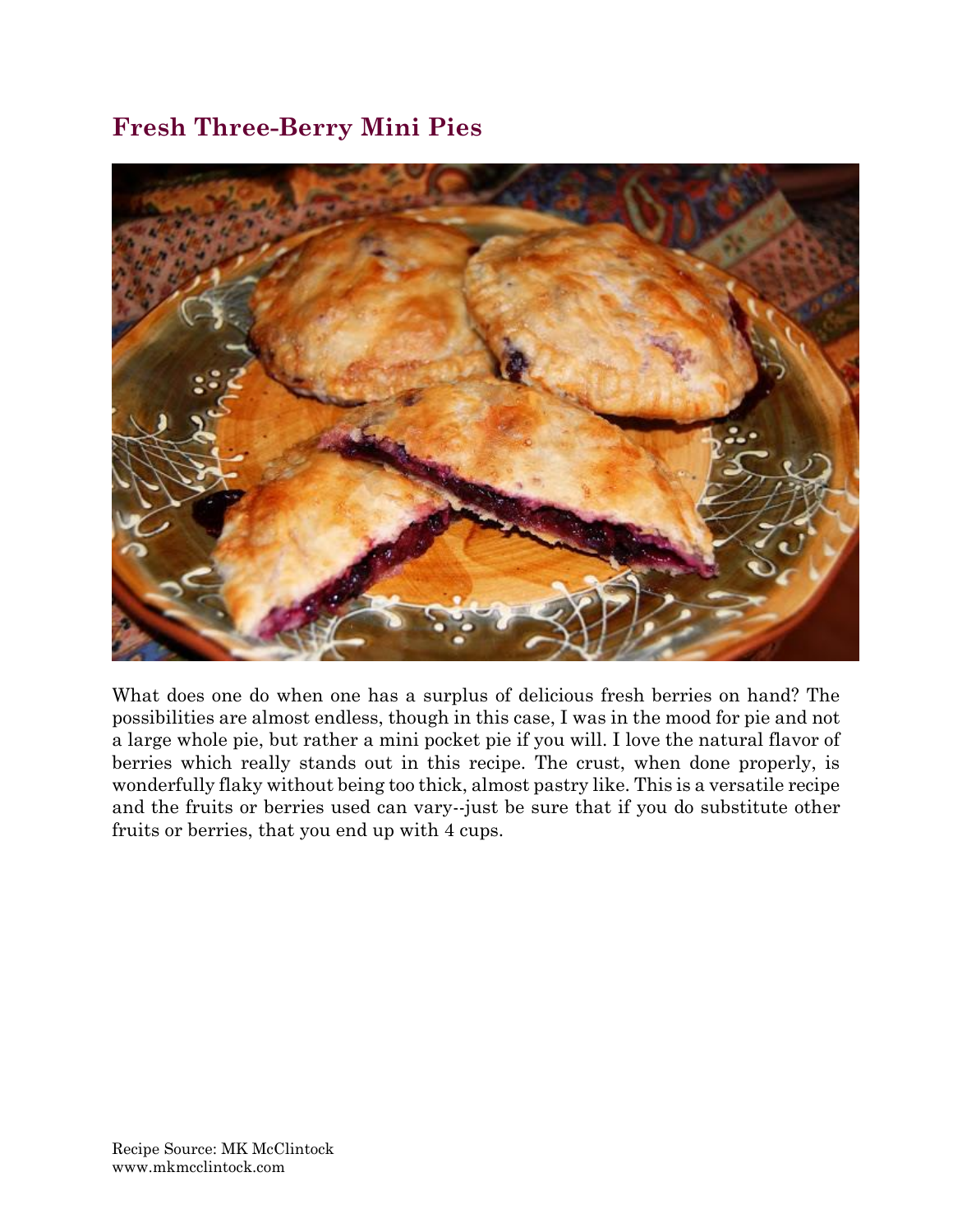## **Fresh Three-Berry Mini Pies**

Yield: 8 mini pies | Servings: 16

Ingredients

-------- ------------ --------------------------------

For the Crusts:

- 2 cups all-purpose flour
- $\bullet$  1 tsp sea salt
- $2/3 + 2$  Tbs unsalted butter
- Water as needed

For the Filling:

- 1 Tbs organic granulated sugar
- 1 tsp ground cinnamon
- 4 Tbs all-purpose flour
- 2 cups fresh blueberries
- 1 cup fresh raspberries
- 1 cup fresh blackberries
- 1 Tbs organic granulated sugar
- 1 Tbs all-purpose flour

For the crust before baking:

- 1 large egg white, whipped
- 1 Tbs juice from berry filling mixture
- 1. Preheat the oven(s) to 375 F.
- 2. To make the crust, simply combine the butter, salt and flour. Mix with pastry cutter or fingers until crumbly. Slowly add water until you have a 'spongy' dough.
- 3. Pour the dough onto a well-floured mixture and 'knead' a bit of the flour into the dough until you have a soft and smooth dough.
- 4. Roll out and cut 16-5" rounds. You will have to roll the dough out more than once.

To make the pies:

- 1. Prepare the pie filling by combining flour, salt and cinnamon until well blended. Fold the berries gently into the flour mixture until coated.
- 2. Combine 1 Tbs flour with 1 Tbs sugar-set aside for easy access.
- 3. Prepare two baking sheets with unbleached parchment paper.